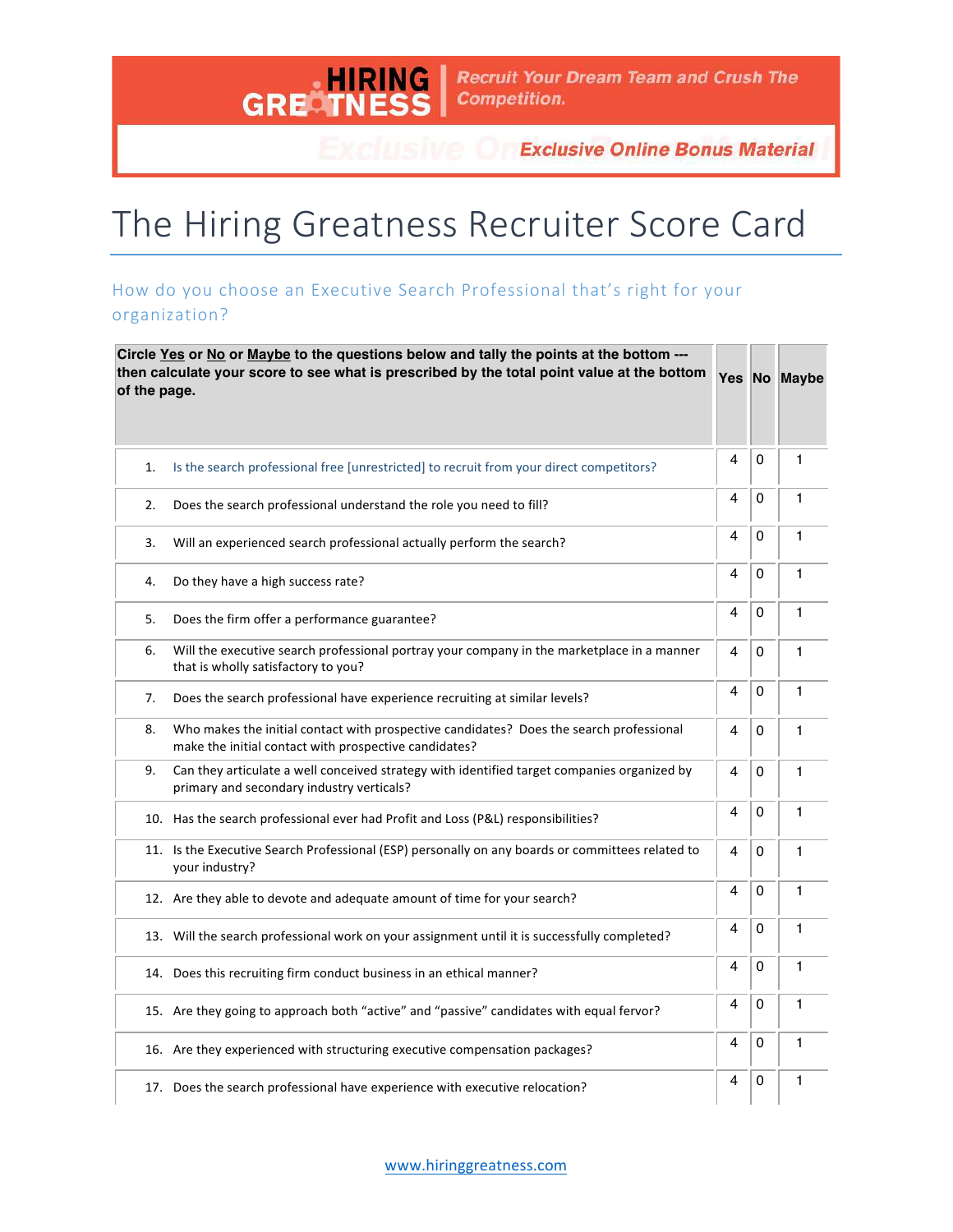

## **Exclusive Or Exclusive Online Bonus Material**

|     | 18. Is the search professional willing to meet all the stakeholders who affect the success of the<br>position?                                                 | 4 | 0 |  |
|-----|----------------------------------------------------------------------------------------------------------------------------------------------------------------|---|---|--|
|     | 19. Does the search professional's domain expertise hurt of help you?                                                                                          | 4 | 0 |  |
|     | 20. Do you sense the search professional is going to be a true partner?                                                                                        | 4 | 0 |  |
| 21. | Is the ESP physically located in the geographic are where the position is located?                                                                             | 4 | 0 |  |
|     | 22. To your satisfaction, can the ESP logically describe a typical search?                                                                                     | 4 | 0 |  |
|     | 23. Are they objective?                                                                                                                                        | 4 | 0 |  |
| 24. | Do they have a pragmatic reference check process which they will open up for your<br>inspection?                                                               | 4 | 0 |  |
|     | 25. In addition to a mere resume, with the ESP provide you with highly detailed supplemental<br>candidate information such as a "Confidential Candidate Brief? | 4 | 0 |  |
|     |                                                                                                                                                                |   |   |  |

**TOTAL SCORE:**